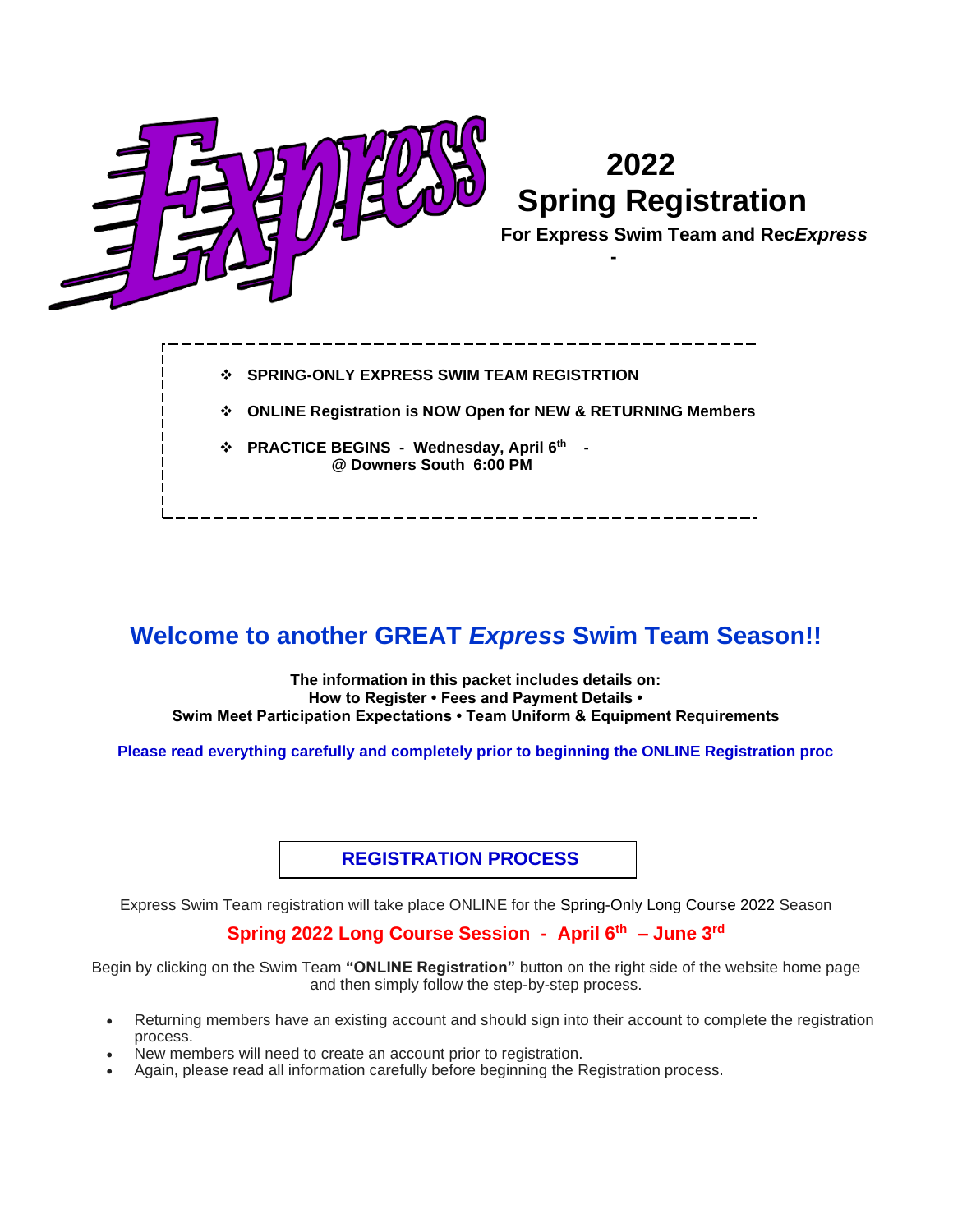# **Express Swim T Express Swim Team Practice Groups**

**Express Swim Team offers five ability-based practice groups that match the swimmer's ability, athleticism and experience in the sport. As swimmers improve and develop, they will advance to the next level in the program. New and Returning members should consult the training group descriptions and recommendations. All new members must be able to swim one length of the pool freestyle and backstroke.**

## **SUPER NOVA**

Super NOVA is the first competitive level of the Express Swim Team. This group will included the majority of the 8 & Under swimmers who are just starting out in the sport as well as Novice 9-10 year olds with limited swimming experience. Practices for the Super NOVA group are offered 3-4 days per week for 45-minutes. Swimmers are encouraged to attend 2 - 3 of the practices. The program emphasis is on learning all four competitive strokes and other competitive skills. Swimmers will participate in dual meets, all Express-hosted meets, USS Swim meets when ready.

## **BRONZE**

The Bronze Team is the second competitive level. Swimmers in this group are generally ages 10&Under (with the majority with limited to some competitive experience. Practices are available 4-5 days per week for 60 minutes. We recommend that swimmers attend 3-4 practices per week. Bronze swimmers will focus on stroke technique, legal starts & turns. Goals are for swimmers to become legal in all four strokes and participate regularly in swim meets. Advanced Bronze swimmers will have achieved an IM Ready score in competition, and/or achieved 9-10 B time standards working towards achieving 10&Under Regional and State times. Swimmers will participate in dual meets, USS meets and all Express-hosted meets as well as any championship meets they qualify for.

## **SILVER**

The Silver level swimmers are typically 12&Under years old and have some Express or summer season experience. Practices for this group are offered 4-5 days per week for 60-75 minutes. Silver swimmers will focus on stroke technique for all four strokes, starts and turns with a goal of competing legally in all 4 strokes to achieve an IM Ready score in competition. All Silver swimmers will increase their aerobic training and racing strategies and will focus on achieving 11-12 "B" time standards. Swimmers will participate in dual meets, USS meets and all Express-hosted meets as well as any championship meets they qualify for.

## **GOLD**

Gold level swimmers are generally ages 13&Under. Gold swimmers will continue to focus on mastering all four competitive strokes and successful racing strategies. The Gold training group is the highest level Age Group program on the Express Swim Team. This group includes our top age group swimmers ages. Season goals for swimmers in this group by meeting standards in the following areas: IMX/IMR Score; 200 IM time; 10 X 100 @ 1:30; Regional/State time standards; and T-30. Practices are offered five days per week for up to 2-hours per day. Athletes training in this group generally maintain a 85% attendance and meet participation rate. Swimmers have a Championship-level meet focus and generally swim with Express on a year-round basis. Swimmers in this group will participate in dual meets, USS meets, all Express-hosted meets and any championship meets they qualify for.

## **SENIOR/HIGH SCHOOL**

The Senior Team is our highest competitive level and will include our most successful athletes. Practices are offered 6 days per week for 1:45-2 hours. Athletes participating in this group are generally rising Freshmen or current HS students who swim year-round and represent their high school teams during their respective seasons. Swimmers in this group are interested in taking their swimming to the next level. Many have a state and national-level focus and generally maintain an 85-90% attendance and meet participation rate. All swimmers are expected to compete in the highest level championship meets for which they qualify for.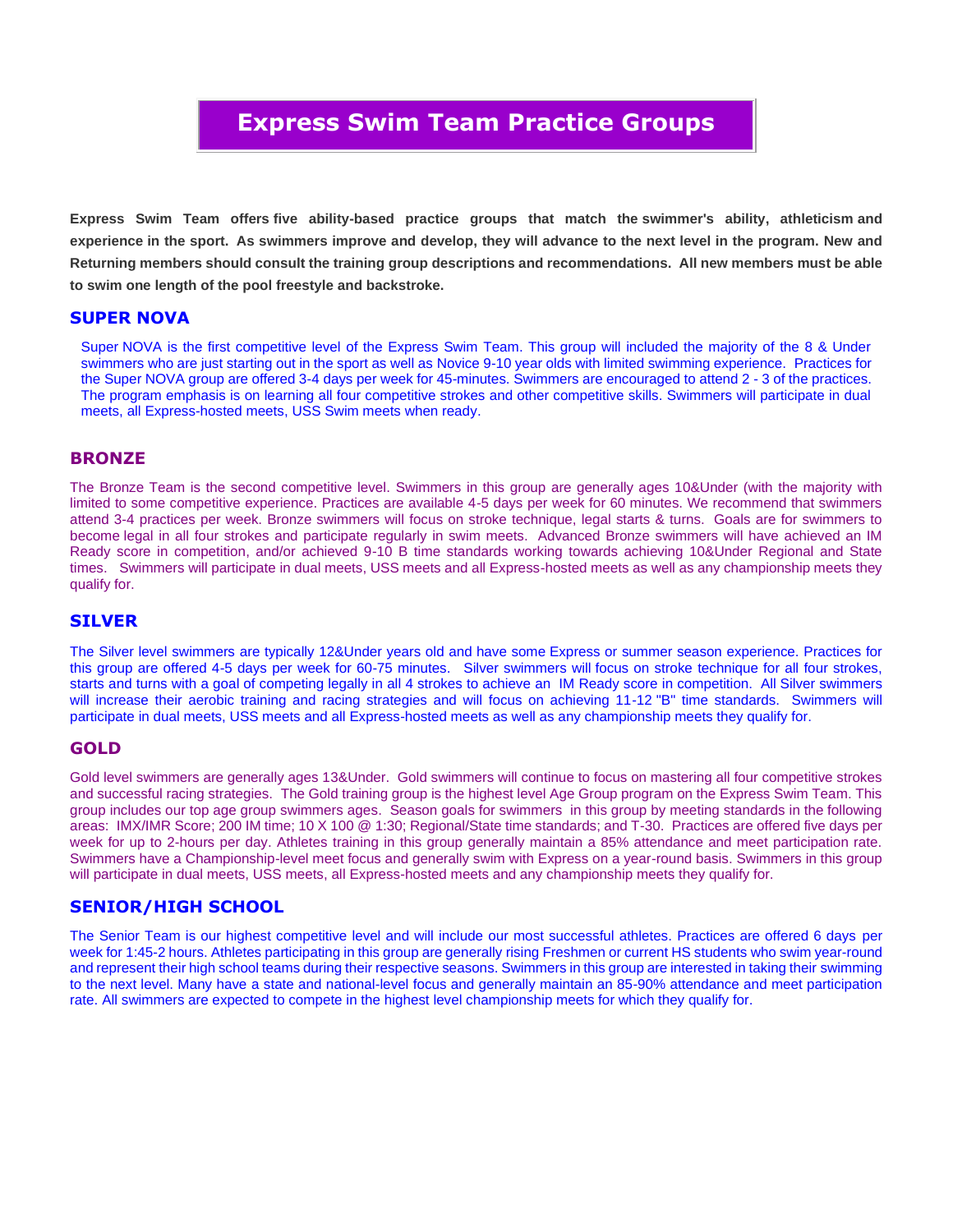

- **Team Fees -** Listed Below Team fees cover participation from April 6<sup>th</sup> through June 3<sup>rd</sup>.
- **Administration Fee - \$40 –** One-time fee paid at registration. Swimmers will receive 1 latex team cap and 1 team t-shirt.
- **USA Swimming Registration Fee – \$83** One-time annual fee paid at registration. All athletes participating in Express Swim Team programs are required to be member of USA Swimming. This is an annual fee goes directly to USA Swimming and ISI and covers your insurance and other programming opportunities. Registration fees are collected for the 2022 calendar year. New Members will be billed separately for this Fee.
- **Meet Participation Fees**  Meet fees will NOT be collected at registration. Meet registration will take place ONLINE when available. Meet fees will be billed as they occur. **Meet entries are submitted approximately 3-6-weeks prior to the meet. After our team entry has been submitted, swimmers / families will be responsible for their fees even if swimmers are unable to attend the meet**. In the Billing Section of the website / Payment Set-up, families should establish a credit card on file for payment of meet fees. There is a \$3 Express Swim Team surcharge for all swimmers participating in meets.
- **Transfer Fee -** All swimmers coming to Express Swim Team from another USA Swim Team are required to submit a transfer form and \$10 transfer fee to Illinois Swimming. The Illinois Swimming Athlete Transfer for is available on our website under the Join US tab. A Team Transfer Form must be completed and sent to Illinois Swimming. [Link to Transfer form](https://www.teamunify.com/ilslsc/__doc__/Current_Transfer%20Form%20fill%20in%20form.pdf)

#### **Payment and Policies:**

- **Registration for the Long Course 2022 Session will take place ONLINE**. Team Registration Fee (\$40) are due at the time of registration. USA Swimming Membership Fees will be billed separately for New Members. Swimmers must be registered prior to their first day of participation.
- **Team Fees** will be collected in two (2) Installments: **At the time of Registration and May 1 st** . **Payments** are outlined below based on the program you are registering for.

| <b>TRAINING GROUP</b>                         | 2 Installments<br><b>Registration &amp; May</b> |
|-----------------------------------------------|-------------------------------------------------|
| <b>SuperNOVA</b><br>(8 & Under – Competitive) | \$140                                           |
| <b>Bronze</b><br>(10 & Under – Competitive)   | \$168                                           |
| <b>Silver</b><br>(12 & Under – Competitive)   | \$200                                           |
| Gold<br>(13 & 14) Competitive)                | \$220                                           |
| <b>Senior</b><br>(13 & Over – Competitive)    | \$240                                           |

• **Refunds and Notification of Leaving the Team -**Team fees are non-refundable after 10 practices have been offered for the training group. The team must be notified in writing if you choose to leave the team. USA Swimming registration fees and any meet participation fees already paid are non-refundable**.**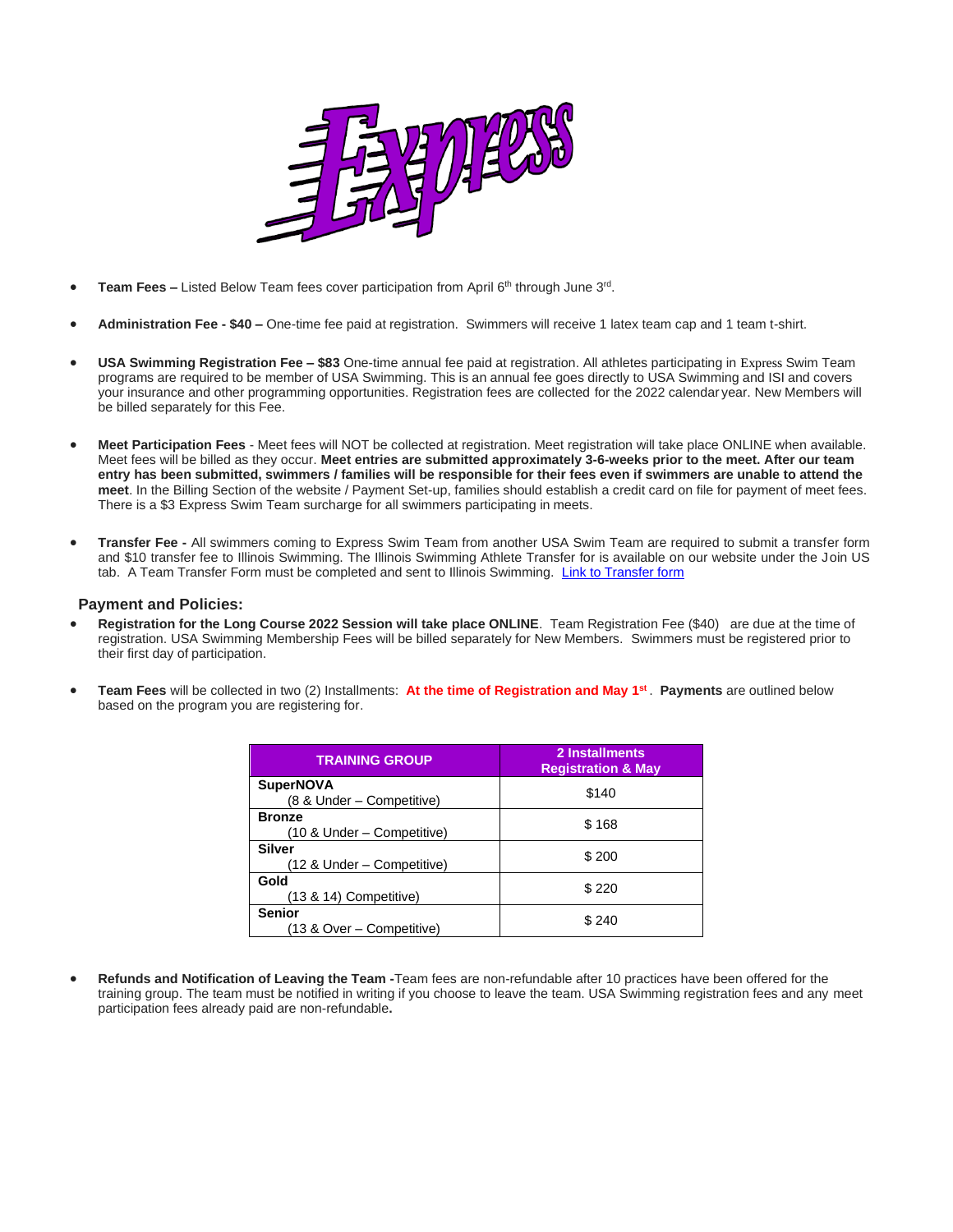

**The RecEXPRESS program** designed to offer a non-competitive program to novice swimmers in an instructional and fun-oriented environment. RecEXPRESS will track with the Express Swim Team dates September 13th through February 9th . **Rec***EXPRESS* swimmers will practice 2 or 3-days per week for 45 minutes. An annual USA Swimming membership is required for participation. **Rec***EXPRESS* swimmers will have an opportunity to participate in an Express-hosted intrasquad meet or time trial competitions. **RecEXPRESS swimmers must be able to swim 25 yards (1-length of the pool) using freestyle or backstroke. RecEXPRESS is NOT a Learnto-Swim program – it is a developmental program that focuses on learning and refining the four competitive strokes and other competitive skills.** Swimmers are able to transfer to Express Swim Team at any time during the season. All team fees will be prorated at the time of the transfer.

- **Team Fees** There are two sessions of RecExpress, 3 weeks in length. **Session 1 – April 11-29 Session 2 – May 2-May 20.** \$150 per Session.
- **Administrative Fee – \$40 One-time fee paid at the time of registration** Swimmers will receive a Rec-*Express* Team T-Shirt and purple Express swim cap. Additional (optional) Express Gear will be made available at an additional fee.
- **USA Swimming FLEX Registration Fee – \$20** One-time fee paid at registration. All athletes participating in Express Swim Team programs are required to be member of USA Swimming. This is an annual fee and goes directly to USA Swimming and Illinois Swimming and covers your insurance and provides other programming opportunities. Registration fees are collected now for the 2020 calendar year. FLEX Registration is a limited USA Swimming membership and allows swimmers to participate in two (2) swim competitions per calendar year. FLEX memberships are "upgradable" to Full USA Swimming memberships when swimmers are interested in additional competitive opportunities.
- **Meet Participation Fees** If your swimmer participates in swim meets Meet fees will NOT be collected at registration. Meet registration will take place ONLINE. Meet fees will be billed as they occur**. Rec***EXPRESS* swimmers may participate in Express dual meets, Intrasquad meets and Express-hosted USA Swim Meets.
- **Transfer Fee** All swimmers coming to **Express Swim Team** from another USA Swim Team (not a summer-league team) are required to submit a transfer form and \$10 transfer fee to Illinois Swimming. [Link to Transfer form](https://www.teamunify.com/ilslsc/__doc__/Current_Transfer%20Form%20fill%20in%20form.pdf)

#### **Payment Plans and Policies:**

- **Registration for all Rec***EXPRESS* **sessions will take place ONLINE**. Registration Fees & Team Fee Payments are due at the time of registration. Swimmers must be registered prior to their first day of participation.
- **Payments** are outlined below based on the program you are registering for. At the time of registration, program fees and the annual FLEX USA Swimming membership are due.
	- **TWO sessions of Rec***EXPRESS* will be offered during the season. Sessions are approximately 3-weeks long and will meet approximately times/week (depending on pool availability). Daily sessions will meet for 45 minutes.
		- **Session 1 (April 11-29)**
		- **Sesswion 2 (May 2-20)**
- **Refunds and Notification of Leaving the Team -**Team fees are non-refundable after 3 practices have been offered for the session. The team must be notified in writing if you choose to leave the team. USA Swimming registration fees and any meet participation fees already paid are non-refundable**.**

| <b>RecEXPRESS</b>       |       |
|-------------------------|-------|
| Session 1 (April 11-29) | \$150 |
| Session 2 (May 2-20)    | \$150 |